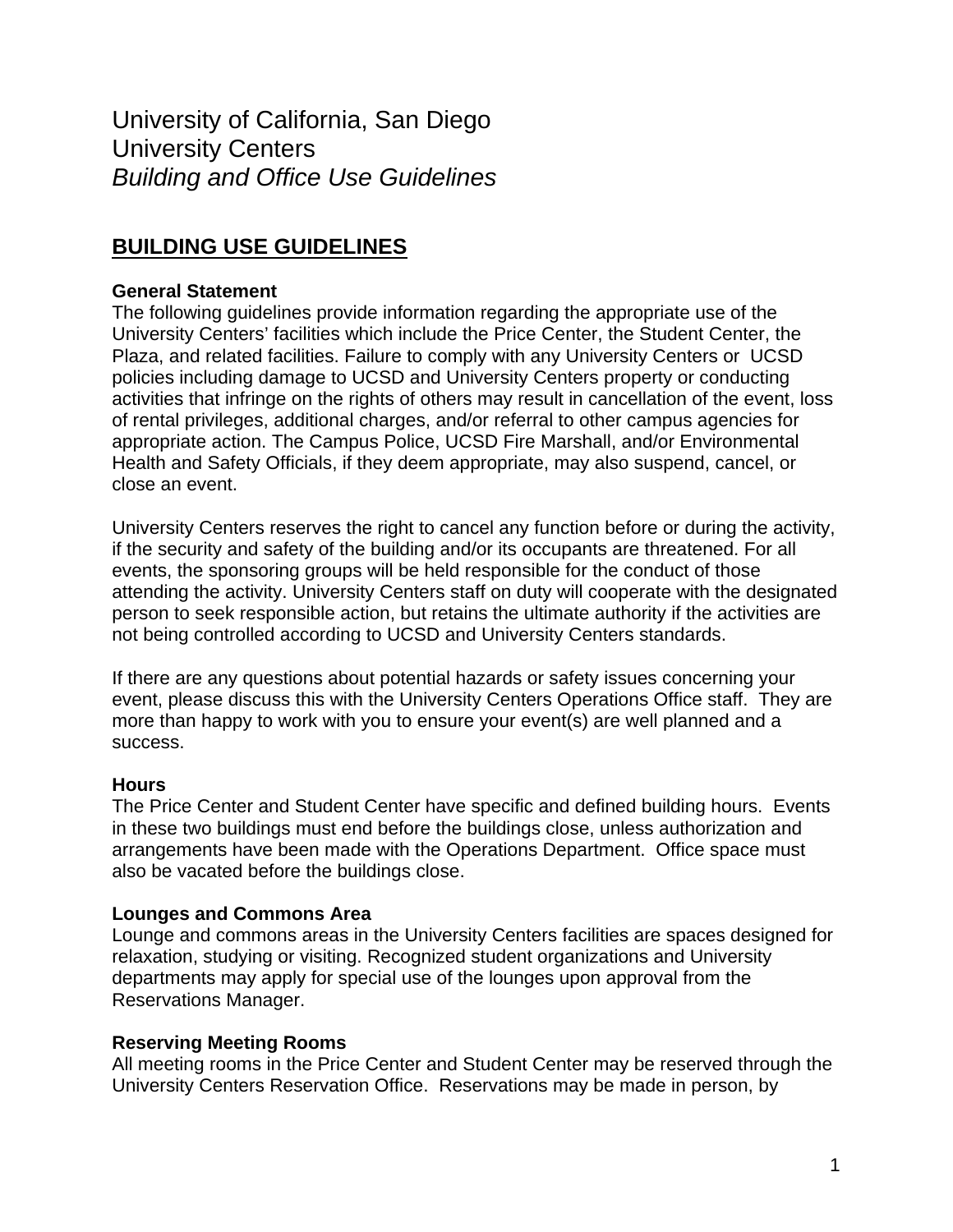phone, or requested online at [http://pc-reservations.ucsd.edu/.](http://pc-reservations.ucsd.edu/) Reservations quidelines may be reviewed at [http://theunivresitycenters.ucsd.edu](http://theunivresitycenters.ucsd.edu/).

### **Catering**

UCSD Housing and Dining Services is the exclusive provider of catering in the Price Center. Exceptions may only be made in writing by the Catering Manager, 534-3688 or [catering@ucsd.edu.](mailto:catering@ucsd.edu)

# **Distribution and Consumption of Alcohol**

Alcoholic beverage service in the Price Center and the Student Center may only be provided and distributed by the UCSD Housing and Dining Services except in designated retail food outlets such as Porter's Pub and Round Table Pizza. In retail food outlets, only the contracted food provider may distribute and/or sell alcoholic beverages. Alcoholic beverages must be consumed in designated areas. For instance, if a reservation of the Price Center Ballroom includes the distribution of beer, the beer must be consumed within the Ballroom.

All requests that include the consumption of alcoholic beverages must be accompanied by a *UCSD Use of Alcoholic and/or Malt Beverage Form*. This form may be obtained from<http://adminrecords.ucsd.edu/ppm/docs/510-1.13exa.pdf>.

# **Lost and Found**

EDNA (Information Services) accepts lost items which are held for one week then turned over to Campus Police which maintains the campus-wide lost and found. EDNA is located in the Price Center next to the Theater entrance, 534-EDNA. Campus Police is located in the Campus Services Complex-Building B, 534-4361.

### **Publications and Newspaper Racks**

There are a variety of regularly published newspapers and magazines that are distributed from the University Centers. All magazines and newspapers must be placed in approved distribution stands. Distribution stands may be placed in designated areas only with written approval by the University Centers Director, Associate Director or her/his designee; to do so, submit a written request to the Associate Director outlining the publication, distribution schedule, and contact person. All distribution stands will be located in specifically designated locations as determined by University Centers' administration. The sponsoring organization is responsible for ensuring the newspapers are updated regularly. Outdated materials will be discarded. Materials without proper approval or improperly placed will be discarded.

### **Emergencies**

The University Centers has comprehensive emergency procedure guidelines that are accessible via the University Centers' web page:

[http://theuniversitycenters.ucsd.edu/facilities/policies/policies.html.](http://theuniversitycenters.ucsd.edu/facilities/policies/policies.html) Please take the time to read and understand these important procedures.

### **Evacuation Procedures**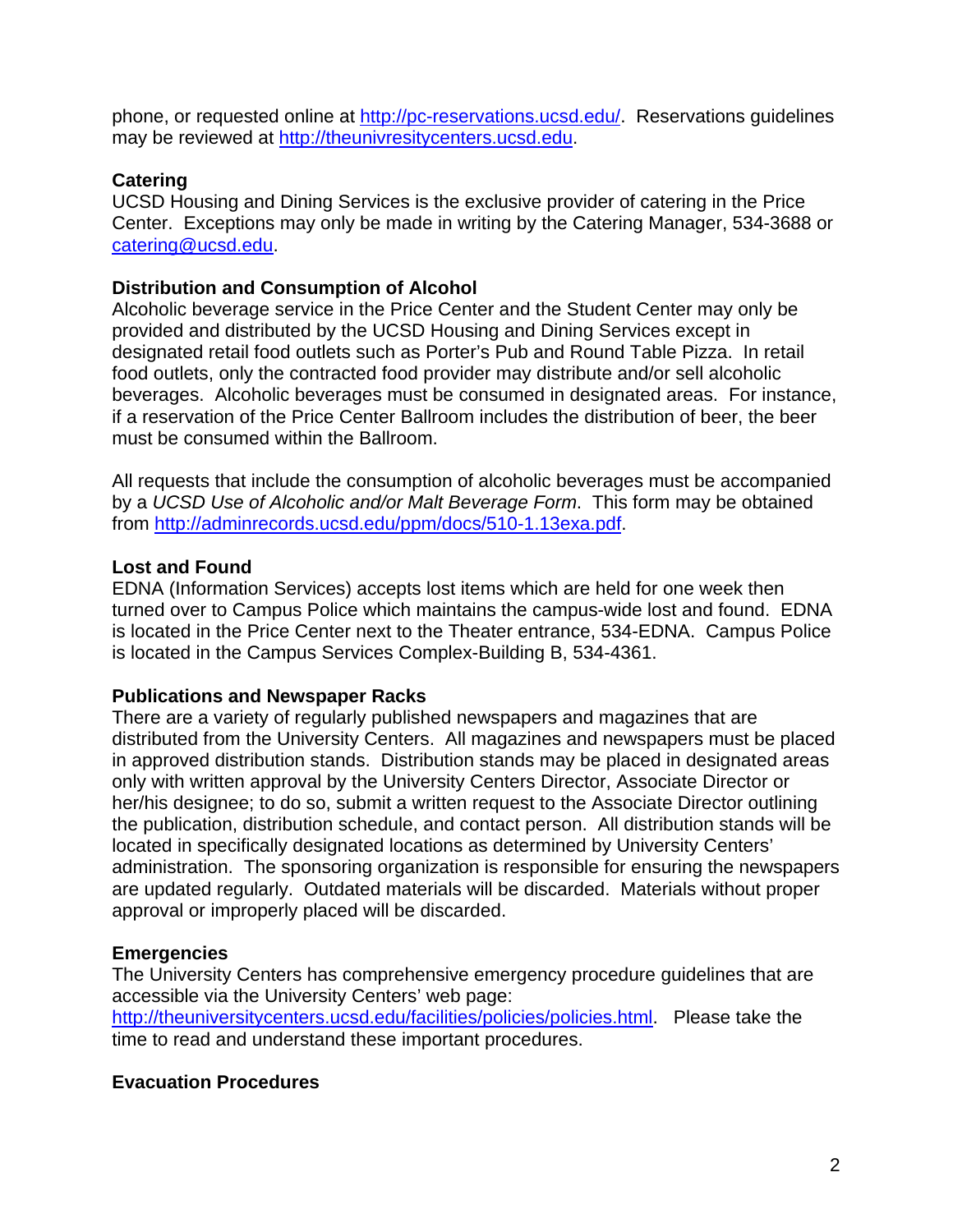Facility users will be notified of an emergency or threat to safety by an alarm, University Centers staff, UCSD Police, or local authorities. If necessary, the facility will be evacuated in a calm and orderly fashion. DO NOT USE ELEVATORS. In case of evacuation, all persons are to remain outside the building until they are instructed to return.

# **Fire Alarms**

- Collect personal belongings and evacuate the building per building evacuation procedures.
- DO NOT USE ELEVATORS Proceed to the nearest safe stairway.
- Help those who need special assistance.
- Wait for further instructions from emergency personnel or the University Centers Operations/House Manager.
- Report information on missing persons, ruptured utilities and severe injuries to emergency personnel or the University Centers Operations/House Manager.
- If properly trained, employees may use their personal discretion to administer first aid and CPR until emergency personnel arrive.
- Do not return to the building until safe clearance has been given by emergency personnel.

# **Medical Emergency**

- Remain calm.
- Assess the medical situation. Look for the victim's ABC's: Airways, Breathing, and Circulation.
- Conduct a visual survey of the scene and check for hazards (electrical wires, gas leaks, fires, etc.)
- DO NOT attempt to move an injured person unless it is required for their immediate safety.
- Call UCSD Police at 911 on a University Phone or 534-4357 (534-HELP) on a cell phone. Notify the police of the injured person and location.
- If properly trained, employees may use their personal discretion to administer first aid and CPR until emergency personnel arrive.
- If an additional person is available to assist, instruct them where to wait to meet emergency personnel to help guide them to the injured person.

# **Fire Code Room Limits**

Reserved space may not exceed occupancy capacity as determined by the UCSD Fire Marshall. If an event exceeds the occupancy limit, the event coordinator will be asked to help evacuate the necessary number of people to reach the appropriate limits. If necessary, the event will be stopped until enough people leave the venue to reach appropriate levels. If this does not work, the event will be canceled.

# **Candles and Open Flames**

In University Center **program** spaces, only enclosed votive candles are allowed as table adornments (i.e., as a dinner table decoration) through UCSD Catering. For religious purposes, candles are allowed on head tables, altars, etc. Open flames are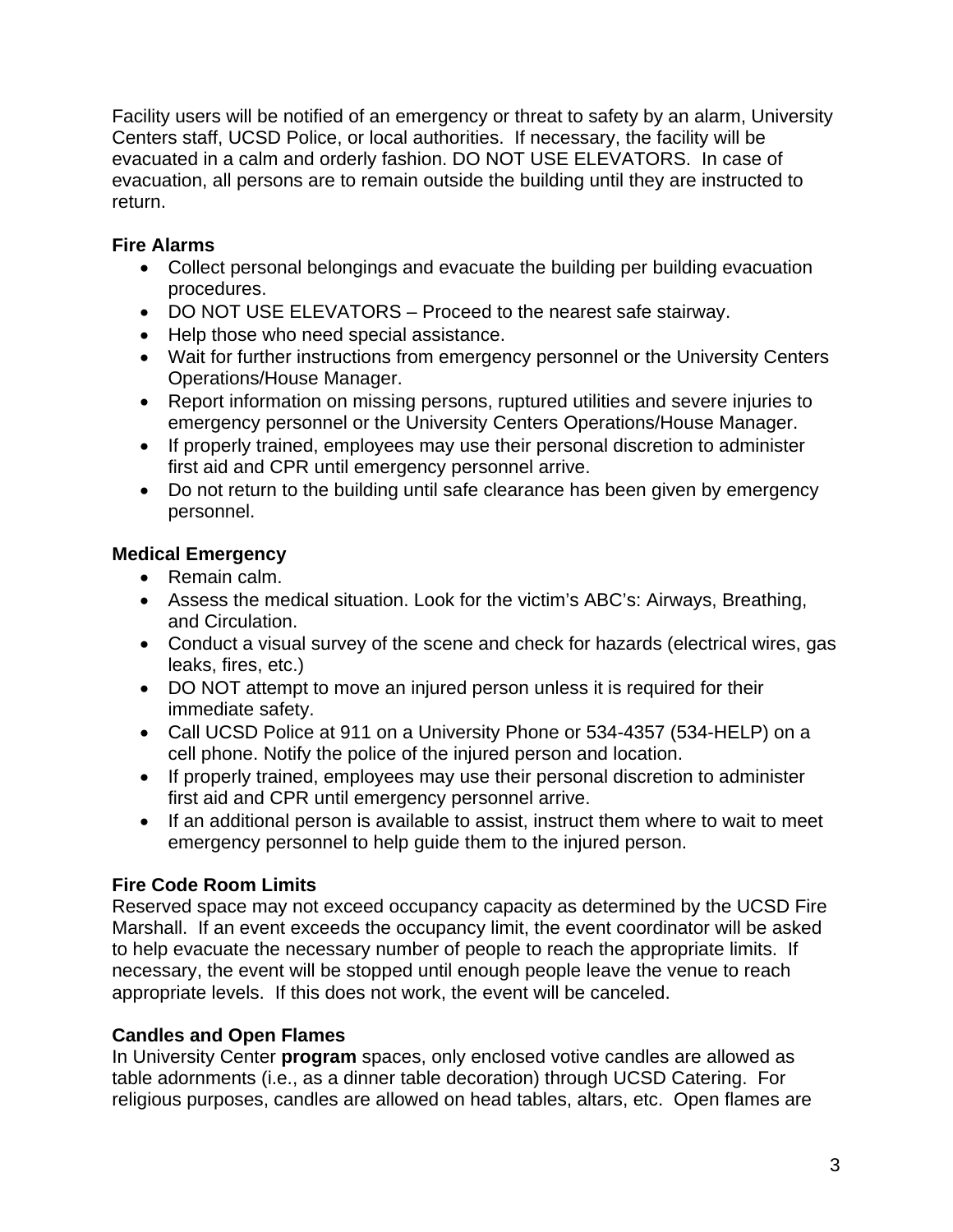not allowed in University Centers **conference** rooms. Candle light processions/vigils must use candles with drip guards, and must be accompanied by a designated person carrying a fire extinguisher for the duration of the procession. Processions/vigils are to extinguish candles prior to entering University Centers facilities.

### **Roller Blades, Skateboards, Bicycles**

Roller blades, skateboards, bicycles, and similar devices are not to be operated in the University Centers.

### **Donations and Collections**

Using University Centers' facilities for designated donations collection locations must be approved by University Centers Associate Director. Call the Reservations Office to begin this process, 534-ROOM (7666).

# **Damage and Loss**

All individuals using the Price Center, Student Center, and surrounding areas are expected to take reasonable care when using the facilities. Accidental damage, repair and replacement costs are the responsibility of sponsoring organizations or individuals. Sponsoring organizations assume responsibility for any damage done to the University Centers by those attending their events/meetings.

Property of the University Centers such as furniture, artwork, displays, flags, etc., may not be moved or removed from the facilities without approval from the Director, Associate Director, or their designee.

# **OFFICE USE GUIDELINES**

# **General Use**

Offices are to be utilized for legitimate activities, meetings, gatherings, and functions consistent with the recognized purpose of the departmental unit and the curricular and co-curricular mission of the University.

It is expected that all staff and guests maintain an attitude of respect and civility and respond in a professional manner to UCSD students, staff, faculty, alumni and guests. Sleeping, overnight stays, or using the office space as a place of residence in any way by any individual is prohibited.

# **Keys**

Keys will be allocated to each person assigned a lockable office space. All keys must be returned at the end employment with UCSD or upon separation from the particular department. The key policy may be obtained at Student Center Services or second floor of the Price Center, room 2.325, Leasing Coordinator's office.

### **Pets/Animals**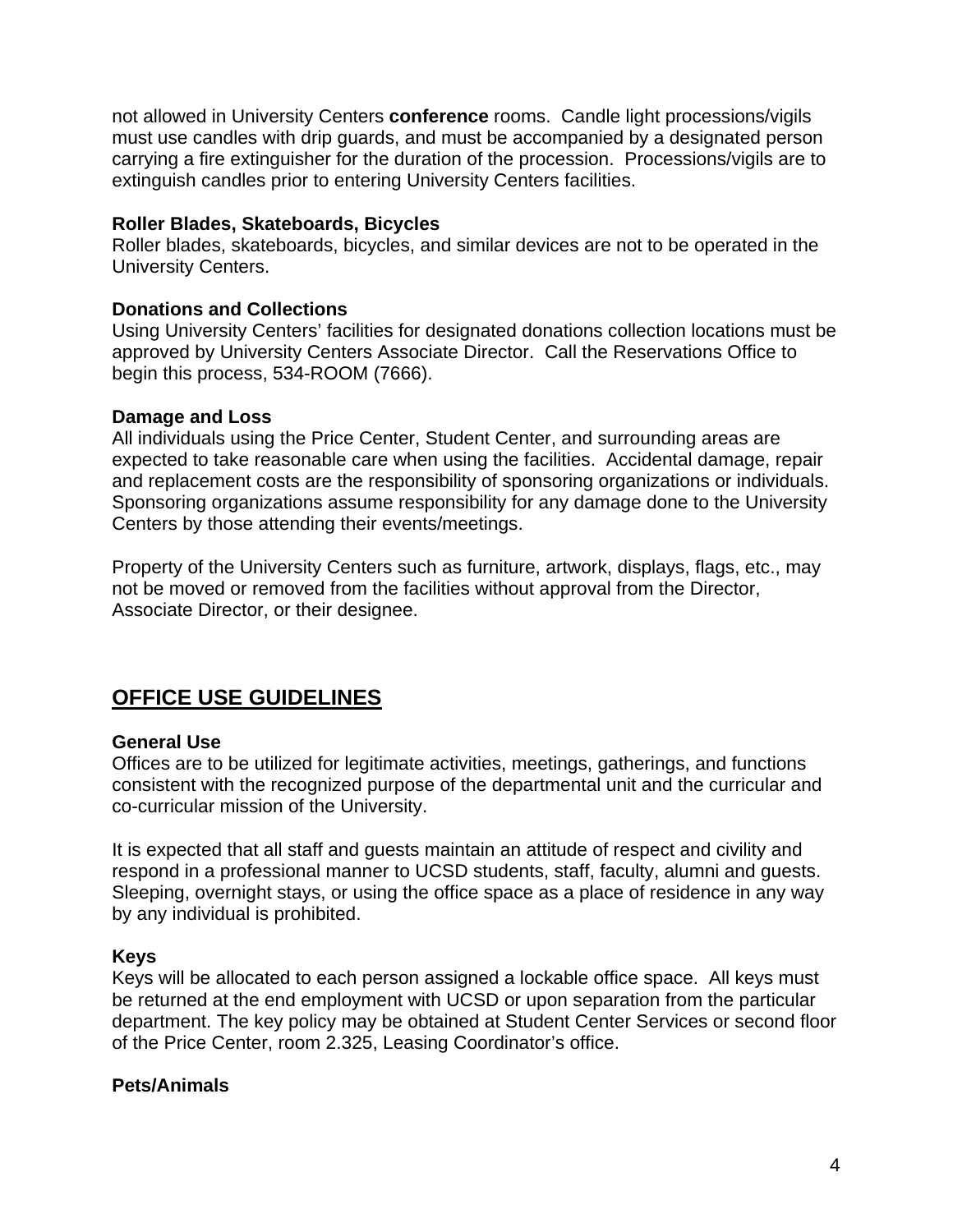Pets and animals of any kind are not allowed in University Centers facilities, with the exception of services dogs.

### **Office Cleanliness**

Good standards of housekeeping are expected at all times. Help the custodial staff with the task of emptying trash and cleaning floors by putting trash into wastebaskets and keeping floors clear. Any food left out for extended periods of time (even crumbs) hinder pest control efforts.

### **Noise Levels**

Other staff and students organizations neighbor your office. If your neighbors are too noisy, contact the University Centers at 534-7666 between 8 a.m. and 5 p.m.; after 5 p.m. contact EDNA at 534-EDNA. Departmental units and building occupants that are repeatedly cautioned about noise by the University Centers and fail to heed warnings risk disciplinary action. Music must be played at reasonable levels and contained in offices or leased areas. Those organizations that are given special permission to broadcast immediately outside their defined area(s), must keep music at a reasonable level and within the confines of the intended broadcast area.

### **No Alcohol or Illegal Drugs**

The storage and/or consumption of alcohol and/or illegal drugs are not permitted in individual offices or adjacent spaces.

### **Smoking**

Smoking is prohibited in all UCSD facilities. Smoking is prohibited within 25 feet of entrances to any campus facility.

### **Gambling**

Gambling of any form is not allowed in UCSD facilities.

### **Refrigerators/Freezers**

Only table-top type refrigerators/freezers are allowed in offices, and one per office. Full size refrigerators and/or freezers are not allowed. When found, office users will be asked to remove these units.

### **Avoid Fire Hazards**

Cooking appliances, such as hot plates and coffee makers, and space heaters are not permitted. If you observe a fire, immediately call 911 from a campus phone, or 534- HELP (4356) from a cellular phone.

### **Personal Safety**

All offices are equipped with locks. If you are alone in your office at night, use good judgment and lock your office. If you need an escort, call the Campus Safety Officer Escort Program at 534-9255.

#### **Loss of Valuables**

Individuals must take every reasonable precaution to protect themselves from loss or